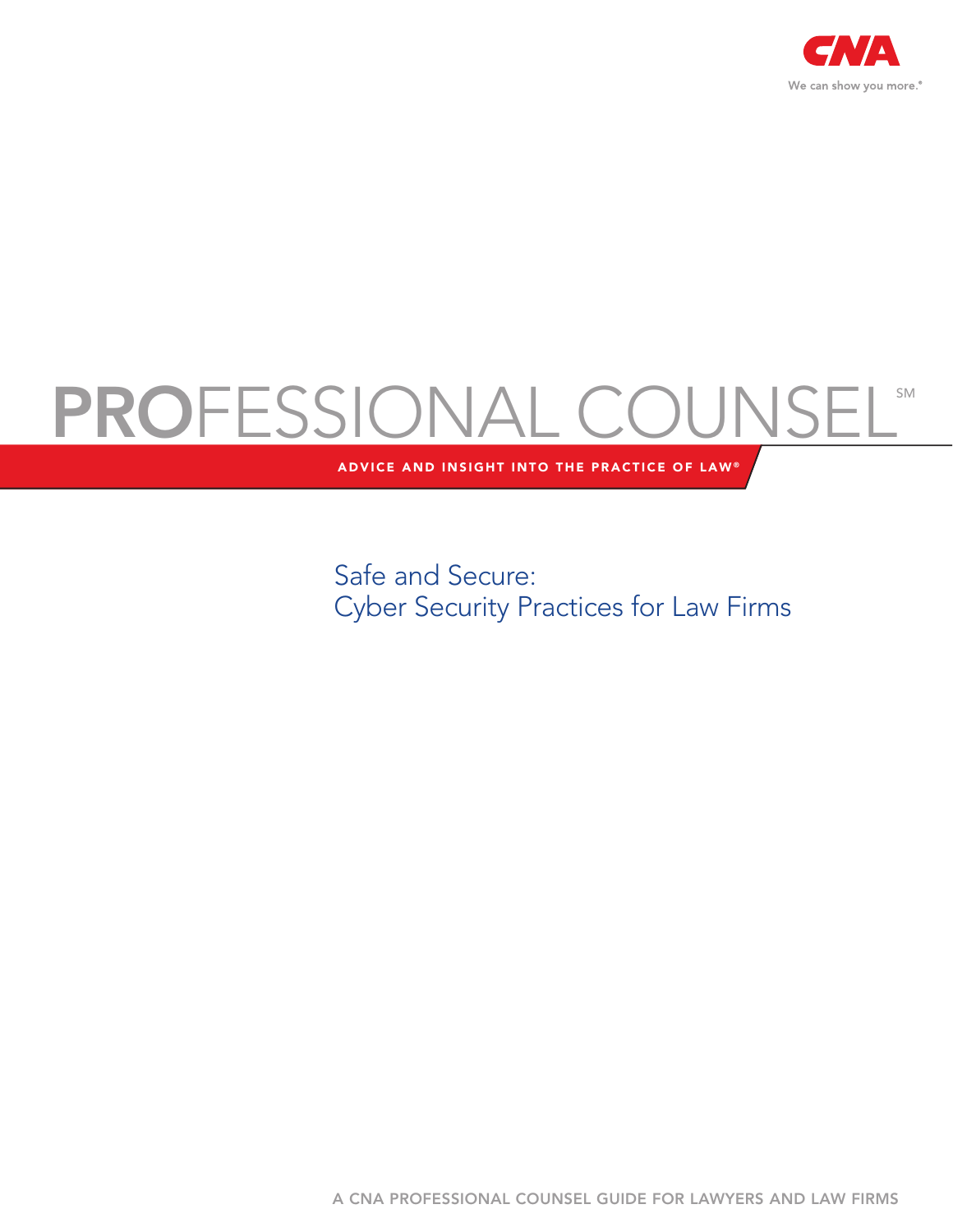Due to the unprecedented number of data breaches at major corporations, 2014 was called "The Year of the Data Breach." Based upon recent news reports, one might believe that such breaches are confined to the healthcare and financial sectors. Data breaches within law firms are rarely reported in mainstream news outlets, and those law firms affected by data breaches usually prefer not to publicize the breaches. This general underreporting of data breaches within the profession has led many lawyers to greatly underestimate their own data security risks. As a result of this misplaced sense of security, many law firms have failed to take necessary steps to improve their data security. This is one situation where "no news" is not necessarily "good news."

While data breaches may not be as common for law firms as in some other industries, they remain a significant and growing threat. Law firms suffer data breaches not only from hacker intrusions, but also from many other sources and causes. Those law firms that choose to ignore this risk do so at their peril. Implementing adequate data security is not only a sound business practice, but also a legal and ethical duty for lawyers. Fortunately, law firms may avoid the vast majority of breaches by implementing data security measures that are neither unduly expensive nor obtrusive.1

# The Growing Data Security and Privacy Threat for Law Firms

Clearly, data breaches at law firms are on the rise. In 2011, the FBI met with representatives from 200 of the largest U.S. law firms to warn them that law firms represent a major target of hackers. Why? Law firms hold vast collections of sensitive client documents – data of significant value to hackers. Ample cause for concern arises as security experts working with law firms report that law firm hacking is pervasive. Mandiant, a security consulting firm, estimated that 80 percent of the 100 largest firms had a malicious computer breach in 2011.<sup>2</sup> In most of these cases, the law firms either had failed to discover the breach on their own, or had discovered the breach several months after its occurrence. Indeed, security experts commonly note that there are two types of law firms: those that know they have been hacked, and those that don't yet know it!

Beyond the risk of a hacking incident, law firms are vulnerable to data breaches from within the law firm. According to CNA claim data, a lost or stolen laptop or device is the most frequent cause of a data breach claim.<sup>3</sup> The growth of smartphones, tablets and other devices in the legal profession has notably amplified the security risks for law firms. Many law firms now have "Bring Your Own Device" (BYOD) policies that enable lawyers to access their law firms' networks and download client data onto their devices. While BYOD policies undoubtedly make smart business sense, law firms must appreciate the risks associated with permitting the unrestricted use of outside devices. Currently, most law firms do not require any security on outside devices, such as mandatory password protection, encryption, or remote wiping capability.<sup>4</sup> As a result, not only is data on the device vulnerable to a potential breach if the device is lost or stolen, but the firm's network itself may be exposed to harmful malware and viruses present on the device.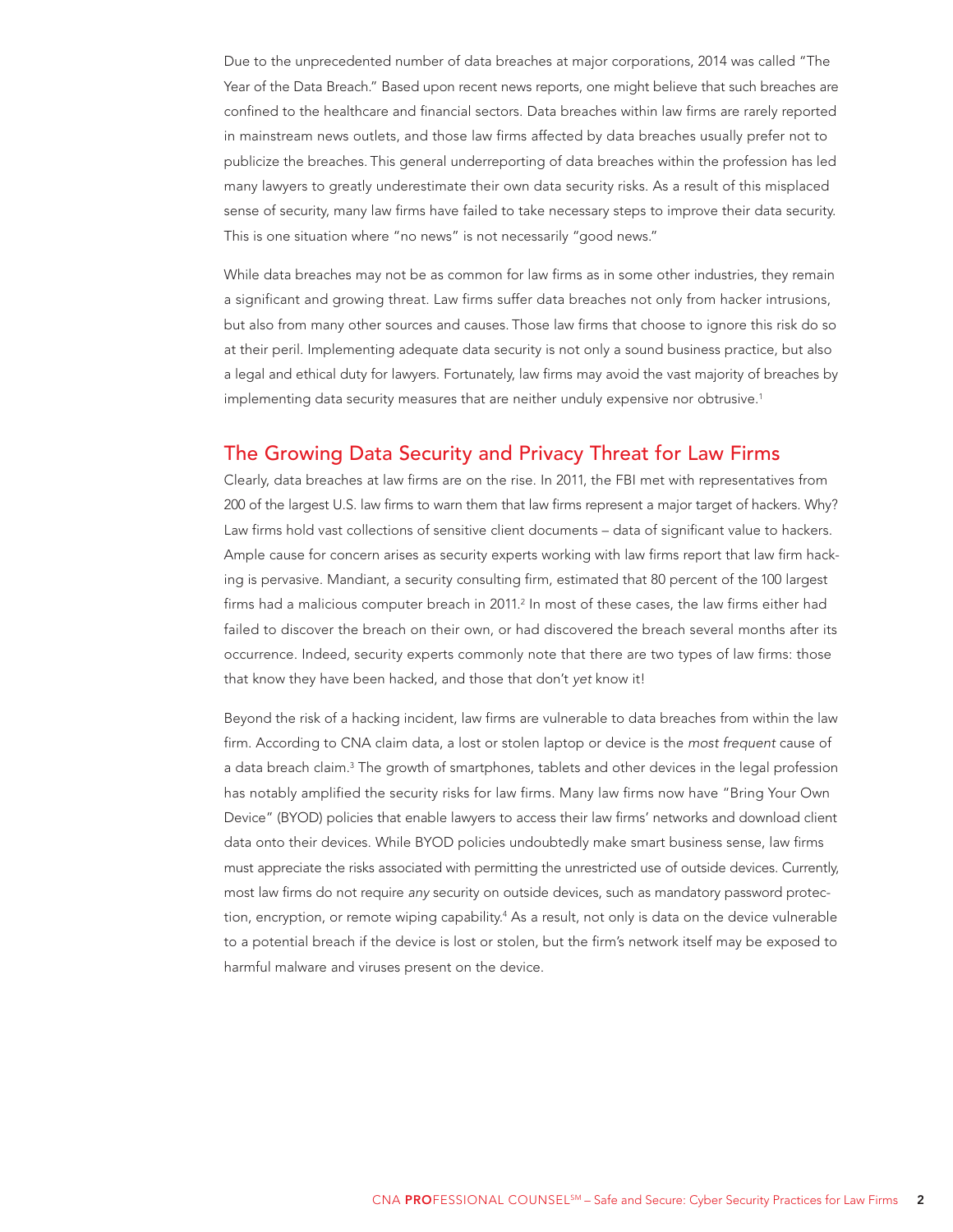Rogue employees represent another vulnerability regarding law firm data. Although this situation may be rare, there have been examples of lawyers or other law firm staff misappropriating or misusing confidential client data.<sup>5</sup> In a recent case, a law firm brought litigation against a former partner of the firm who had downloaded Dropbox software onto the firm's network in order to continue accessing client files through the cloud provider after his departure. <sup>6</sup> Firms should, therefore, consider adopting security mechanisms such as data loss protection ("DLP") systems, also known as data leak prevention systems, to help detect and prevent the potential unauthorized transmittal of confidential information by employees. DLP systems ensure that end users do not send sensitive or critical information outside the corporate network. Such systems classify and protect confidential and critical information so that unauthorized end users cannot accidentally or maliciously share data whose disclosure could place the organization at risk. For example, if an employee tried to upload a corporate file to a consumer cloud storage service such as Dropbox, the employee would be denied permission.

## Costs of a Data Breach

Understandably, the potential financial damage from a data breach keeps many managing partners up at night. As of 2013, the average cost of a data breach in the United States was \$5.4 million, including crisis management services, forensic investigations, legal counsel, breach notification expenses and credit monitoring for individuals whose data has been breached.7 Thus, the future survival of a law firm following a data breach may depend upon whether or not the firm has sufficient financial resources to overcome such a crisis.

The reputational impact of a data breach on a law firm also represents a matter of critical importance to a law firm. The firm's reputation is arguably its most important and valuable asset. A data breach thus raises questions and concerns as to the adequacy of its data security protocols and can lead to the loss of client business. From an enterprise risk management perspective, law firms have much at stake concerning data security and every incentive to make data security a top priority.

## Source of the Lawyers' Duty to Protect Client Data

Data security is not simply a smart risk management step for law firms, though. Specific legal and ethical obligations also require law firms to provide data security for their information and that of their clients. Various federal laws impose affirmative obligations on law firms to protect certain categories of information in their possession, such as the Health Insurance Portability and Accountability Act of 1996 (HIPAA), the Fair and Accurate Credit Transactions Act of 2003 (FACTA), the Gramm-Leach Bliley Act (GLBA), and others. Numerous states have also imposed affirmative obligations on businesses, including law firms, to protect personally identifying information (PII) in their possession, including Social Security numbers, drivers' licenses, account numbers and health information.

In addition, law firms increasingly are subject to various notification obligations under state law, in the event of a breach. As of 2014, at least 47 states had enacted legislation requiring any private or governmental entities to notify individuals of security breaches of information involving PII. Failure to comply with the aforementioned state and federal laws can result in enforcement actions, civil suits, or civil monetary penalties.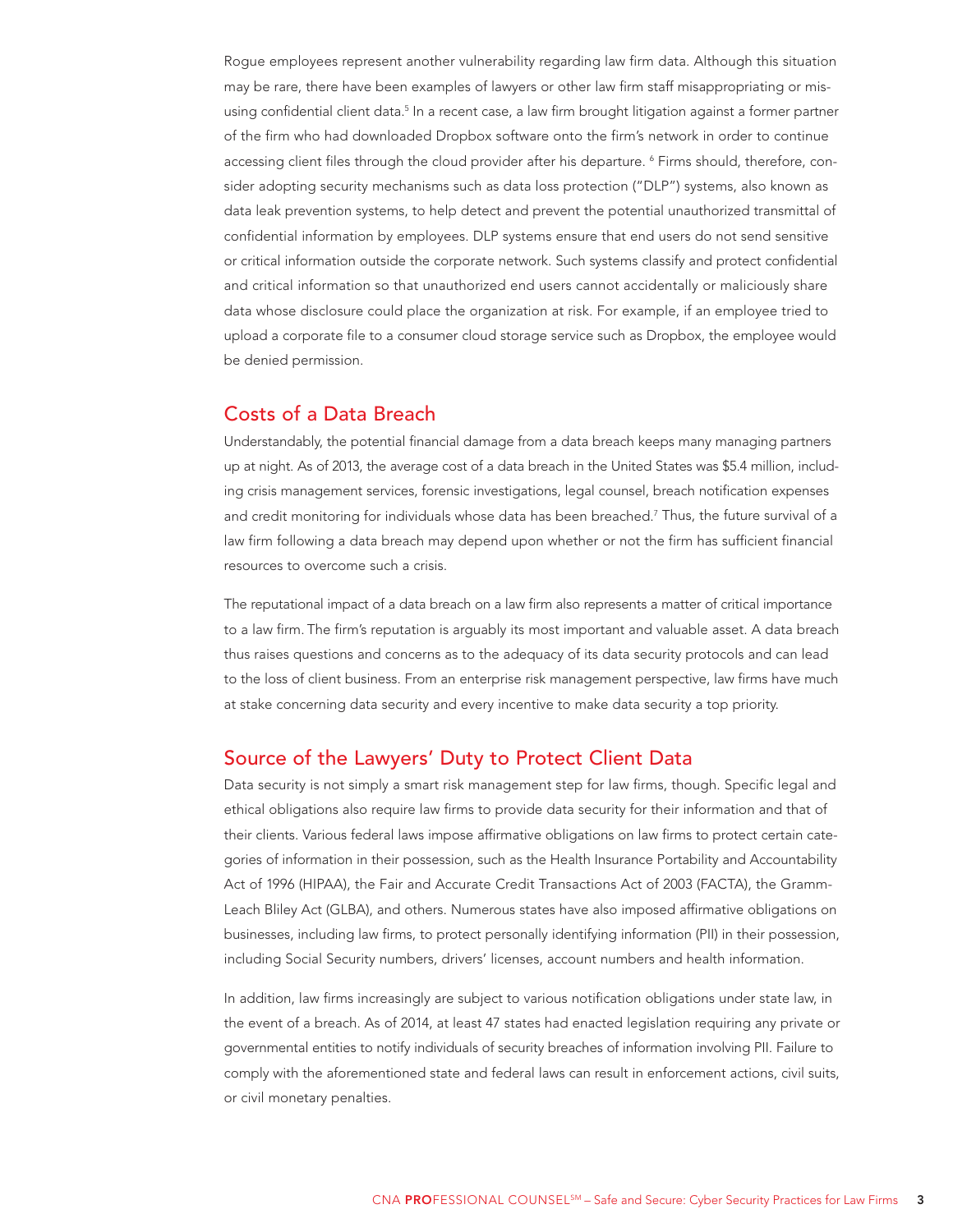Unlike most other industries, lawyers also have ethical obligations to maintain data security. These ethical duties arise primarily under Rules 1.1 and 1.6 of the ABA Model Rules of Professional Conduct. A violation of these ethical rules can give rise to a disciplinary action or a malpractice lawsuit against a lawyer and/or a law firm. For example, ABA Model Rule 1.6, subsection (a) provides that:

"[A] Lawyer shall not reveal information relating to the representation of a client unless the client gives informed consent, the disclosure is impliedly authorized to carry out the representation, or it falls within one of the exceptions under subsection (b)."

Most states have adopted ABA Model Rule 1.6(a) or similar wording. Moreover, recent revisions to ABA Model Rule of Professional Conduct 1.6 added the following additional affirmative obligation for lawyers:

"(c) A lawyer shall make reasonable efforts to prevent the inadvertent or unauthorized disclosure of, or unauthorized access to, information relating to the representation of a client." (Emphasis Added)

A number of states have since adopted this new language into their rules of professional conduct. Therefore, under this new ethical obligation, lawyers may now be required to make "reasonable efforts" to prevent the disclosure or access of client information. What efforts are considered reasonable? While there is no simple answer to this question, the comments to ABA Model Rule 1.6 state that various factors will be considered in determining the reasonableness of the lawyer's efforts, including the sensitivity of the information, the likelihood of disclosure if additional safeguards are not employed, the cost of employing additional safeguards, the difficulty of implementing the safeguards, and the extent to which the safeguards adversely affect the lawyer's ability to represent clients.<sup>8</sup>

Furthermore, under Rule 1.1 of the ABA Model Rules of Professional Conduct, lawyers are required to provide a competent representation to a client. Comment 8 to this Rule requires lawyers to "keep abreast of changes in the law and its practice, including the benefits and risks associated with relevant technology" in order to provide a competent representation. A number of states have now adopted this or similar language as well. So, lawyers also may be obligated to become and remain conversant with relevant technology in order to meet their ethical duties to clients, including their duty of confidentiality.

Apart from the legal and ethical requirements, strong business incentives abide regarding the maintenance of data security as well. Law firms are now frequently facing security audits from clients, especially from corporate clients in the financial services and healthcare industries. In a recent survey, 54% of mid-sized and large law firms responded that their risk and security practices had been audited by a client.<sup>9</sup> Thus, the quality of a law firm's data security can become a competitive advantage – or disadvantage – relative to revenue and profitability.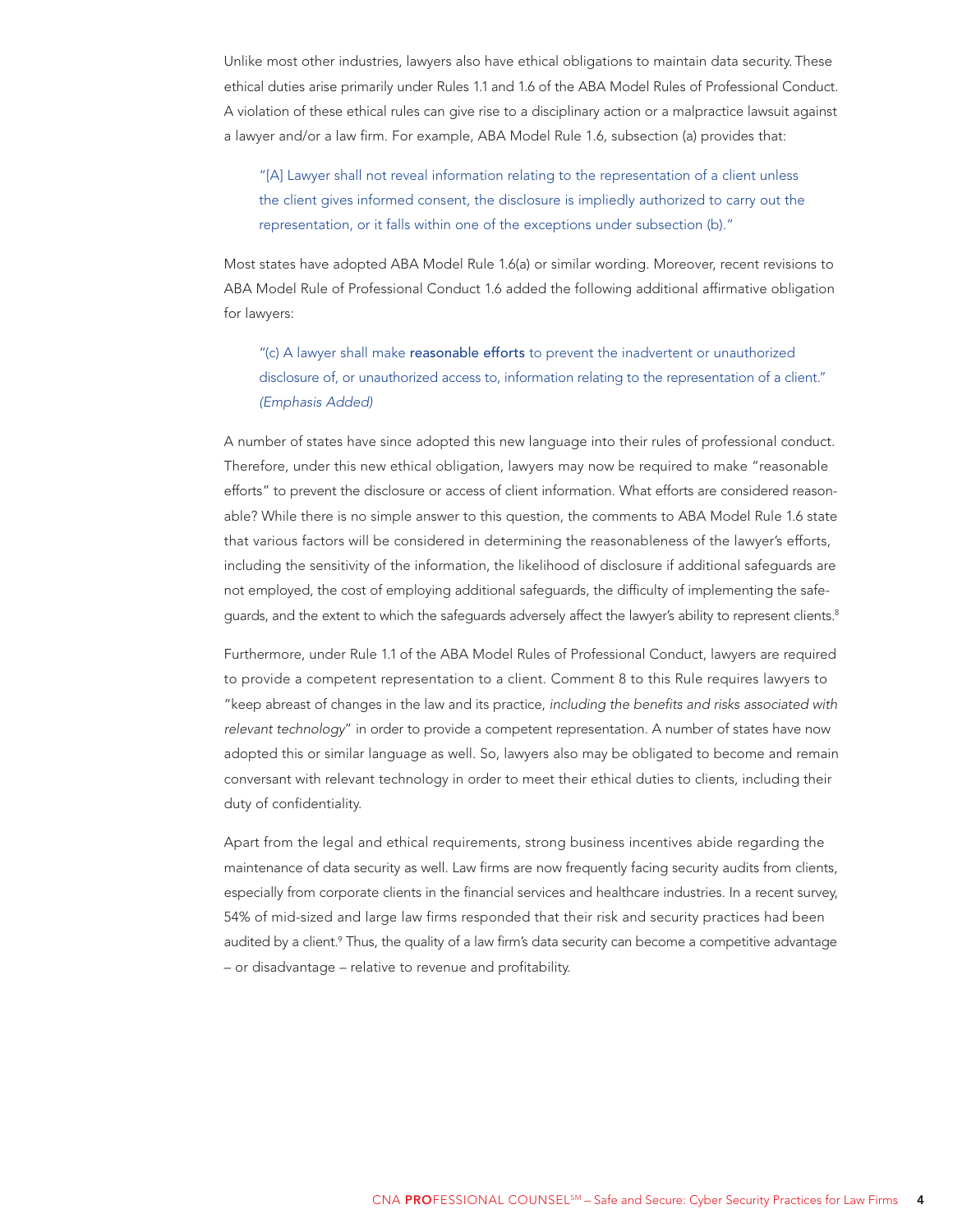## Opportunities to Advance Law Firm Security

Most firms already employ the most common data security tools such as spam filters, anti-spyware, software-based firewalls, as well as virus scanning on both PCs and in email.<sup>10</sup> These are indeed essential risk management tools, but law firms should not assume that installing these security features results in comprehensive protection. They should remain vigilant regarding other significant vulnerabilties that exist, and take the necessary steps to close these security gaps.

#### 1. Encrypt, encrypt, encrypt

According to a 2013 American Bar Association survey, all forms of encryption, including file encryption, e-mail encryption and full-disk encryption, are the security features used least often by law firms.<sup>11</sup> This data is surprising as encryption represents a relatively simple and effective risk management tool. As discussed above, lost or stolen laptops and devices are a top cause of law firm data breaches. The use of full disk encryption on laptops and other devices can help mitigate this risk. If a computer or device is encrypted, even if the laptop or device is lost or stolen, the information will not be accessible.

#### 2. Use Caution in the Cloud

Reportedly, the cloud is now used by 64% of lawyers in their practices.<sup>12</sup> Working in the cloud has many potential advantages for law firms, including cost savings, scalability, increased mobility, and a host of other benefits. However, cloud technology has its own inherent exposures if one is not careful. When a lawyer stores firm and client information in the cloud, that information is essentially stored off site, possibly in another country, where it may be subject to international search and seizure laws.

Most bar associations that have published opinions on the ethics of cloud computing have found that working in the cloud is ethical if appropriate precautions are taken.13 At a minimum, lawyers must use due diligence in selecting a cloud provider by asking the right questions. Does the cloud provider employ adequate security to protect the data? Will the data be stored internationally? If so, will it be subject to search and seizure? Lawyers also should know what data they are placing in the cloud and whether that data is subject to state or federal privacy laws. Have the clients provided their written consent to place information in the cloud? Will the information in the cloud be encrypted? Law firms should use only a cloud provider that can provide reasonable assurance that the data will be protected. For more information, see CNA's article, "Caution in the Cumulus: Lawyers' Professional & Ethical Risks and Obligations Using the "Cloud" in Their Practice."

#### 3. Beware of BYOD

While advantageous for many reasons, Bring Your Own Device (BYOD) policies are risky if appropriate security measures are not taken. Firms should have a specific BYOD policy in place regulating how those devices are to be used, and giving the law firm ultimate control over the devices. Company data on the devices should be both encrypted and password protected. Law firms also should install software that can remotely "wipe" the employee's device if the firm employee leaves the company. Law firms also may consider installing a remote location-tracking "app" on the device if the device does not already have such software installed. If the device is misplaced, the app may be able to help locate it and prevent a data breach from occurring.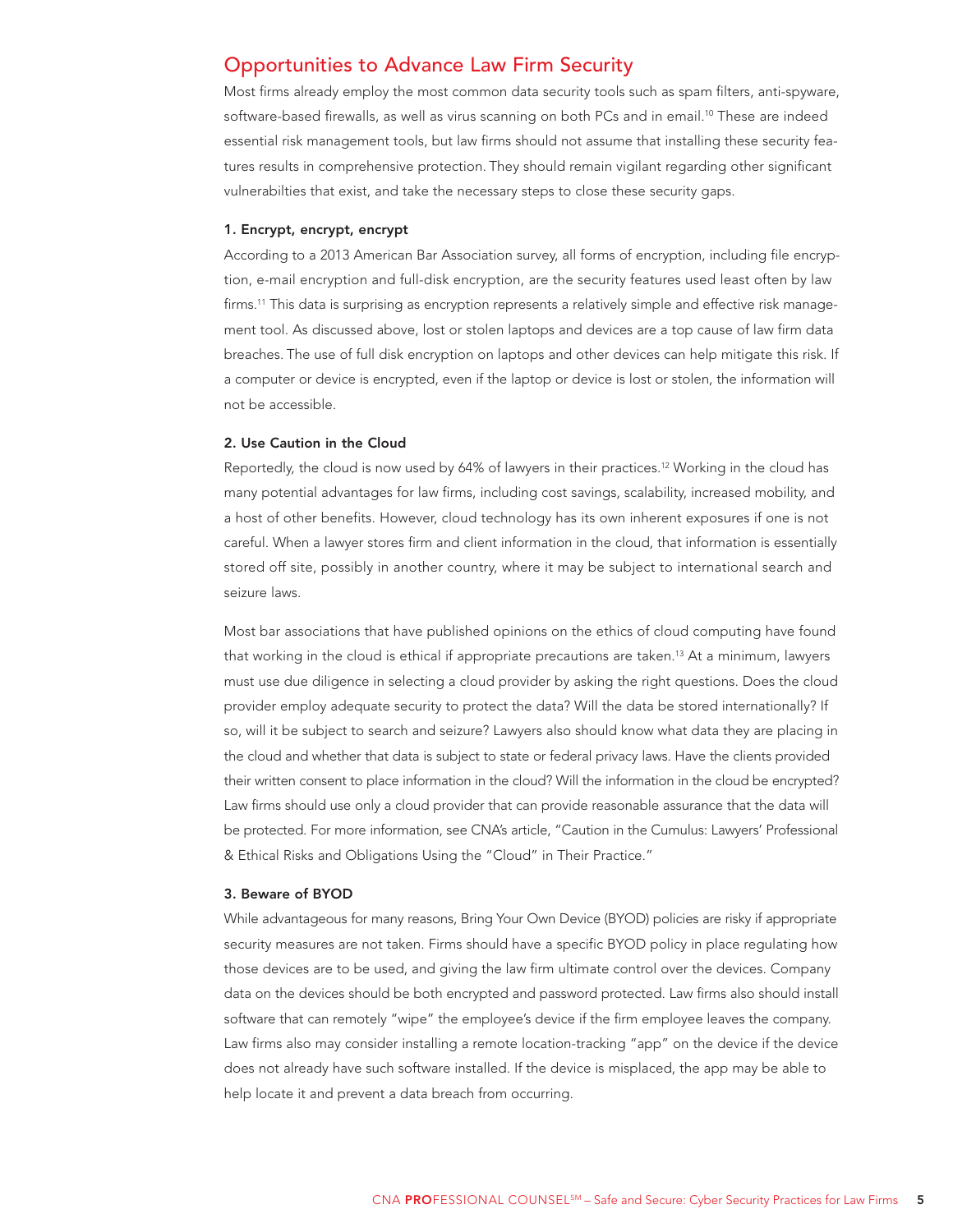#### 4. Vet Your Vendors

Approximately 40% of law firms currently outsource some non-lawyer functions.14 Lawyers frequently outsource work such as e-discovery, legal research, copying, IT and other non-legal services to third party vendors. Interestingly, the legal outsourcing industry is growing at a pace of 28% a year or more.15 As recent data breaches have demonstrated, third party vendors are becoming a vulnerable point of attack at which hackers can strike. For example, in March 2014, the W-2 information, as well as other information of 441 current and former employees of a large international law firm had been breached when a vendor's database was accessed through acquisition of a client's login credentials. The law firm notified the Maryland Attorney General of this breach.<sup>16</sup>

Lawyers have specific ethical duties under ABA Model Rules of Professional Conduct 5.1 and 5.3 to ensure that their vendors' conduct is compatible with professional obligations, including the duty of confidentiality under Rule 1.6. According to ABA Formal Opinion 08-451, an outsourcing lawyer must "act competently to safeguard information relating to client representation against inadvertent or unauthorized disclosure" by the individuals to whom the lawyer has outsourced the work. Therefore, law firms must assess whether their vendors are storing, transporting or analyzing confidential data. If so, contracts should address the various relevant security issues, including ensuring that the information is properly stored and secured to prevent unauthorized access. For example, the law firm should confirm that vendors employ password protection, encryption and antivirus software. Written confidentiality agreements are also advisable in outsourcing relationships. Finally, law firms should carefully and thoroughly review the vendor's contract for indemnification clauses, limitations on liability and guidance as to the party who will be expected to pay in the event of a data breach.

#### 5. Staff Training is Key

The importance of employee training cannot be overemphasized. Educating staff on confidentiality issues and avoiding a data breach can serve to reduce the risk of a data breach in your firm. Law firm employees should understand the importance of protecting law firm data and their critical role in maintaining its security. They also should receive instruction on the policies and practices the law firm expects them to follow, including Internet usage policies, and social media policies. For example, targeted or untargeted malware and/or viruses are a major cause of data breaches, which can be transmitted to the firm's network when firm employees click on a link in an e-mail. Periodic training for employees about these and other "do's and don'ts" can help avoid a large number of potential data breaches within law firms.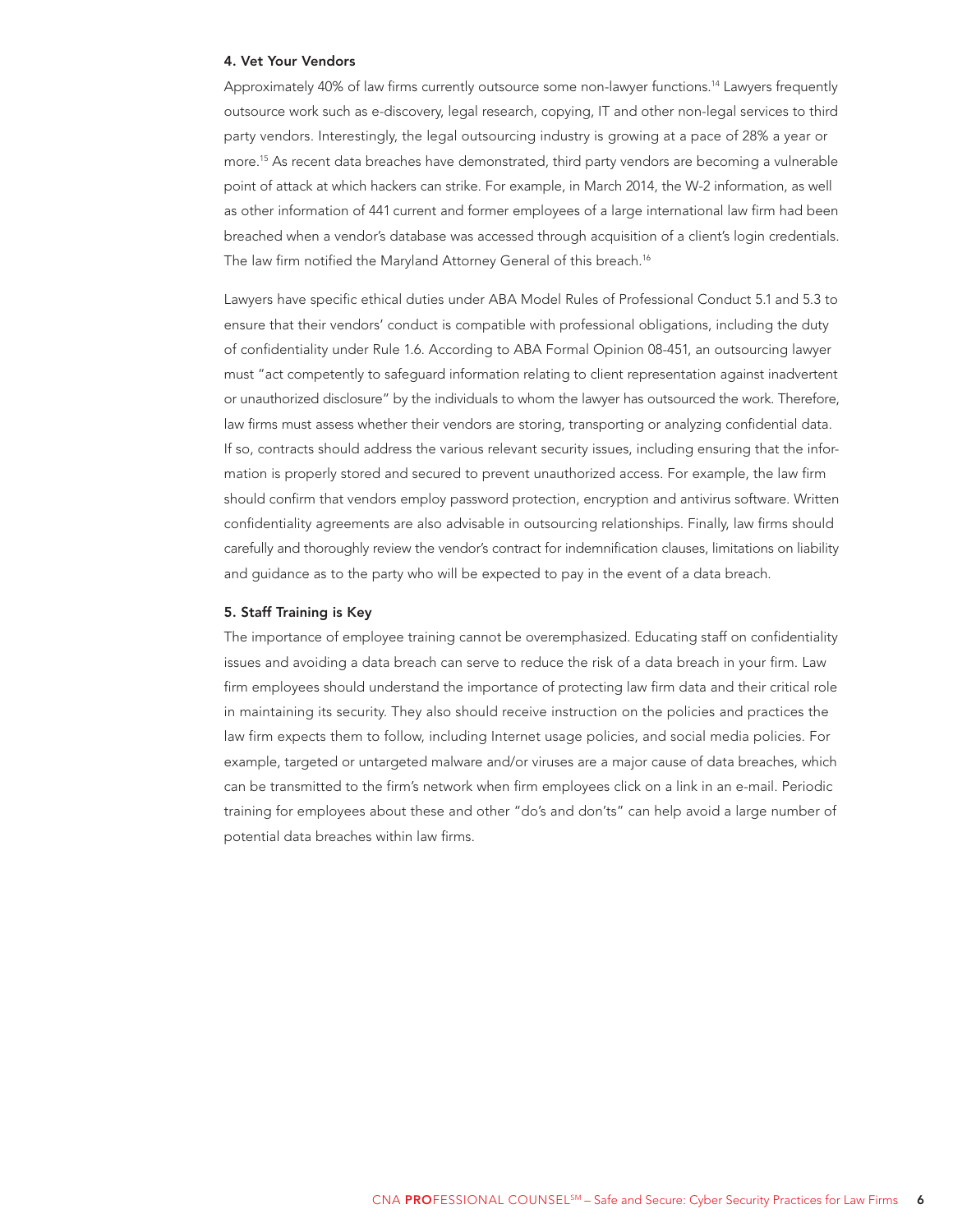#### 6. Be Wireless Savvy

Advances in wireless technology have made it possible for law firms to better serve their clients by allowing their lawyers to work remotely from anywhere in the world. However, without the proper precautions, working remotely can represent a risky practice.

Strong wireless protocols should be observed in order to prevent unauthorized guests from accessing firm data. The most common types of wireless security protocols are Wired Equivalent Privacy ("WEP"), Wi-fi Protected Access ("WPA") and Wi-fi Protected Access Version 2 ("WPA2"). Transacting business wirelessly with WEP represents an extremely weak security standard with many well-known security flaws.<sup>17</sup> The password WEP uses can often be penetrated in just a few minutes. It is preferable for law firms to instead use WPA2, which is the most secure wireless security protocol currently available, due to the addition of AES, an encryption device that encrypts the network with a 256 bit key. Not only will WPA2 prevent uninvited intruders, but its wireless security protocols will then encrypt private data as it is being transmitted over the airwaves.

Second, lawyers must exercise caution when working over unsecured networks using laptops, smart phones and tablets. Free networks, including those found in airports, hotels, and coffee shops, are frequently unsecured. Avoid reviewing or sending any confidential data over an open wireless network. If available, use the firm's virtual private network ("VPN"), which will encrypt any data sent or received and make it more difficult to intercept. Another alternative involves purchase of a mobile wi-fi hotspot, which is a small, transportable wi-fi router that provides a personal and private wi-fi cloud to which you can securely connect your device. By taking such small but important steps, lawyers can significantly reduce their risks when working remotely.

#### 7. Have a Password Policy

Enforcing a uniform password policy for all lawyers in the firm is one of the most effective, and inexpensive, programs a law firm can pursue to protect its sensitive data. Optimally, a password should be random, but at a minimum, it should not be a popular password or one that can be easily guessed. Rather, firm employees should be required to select a complex password with a combination of letters, numbers and symbols. The password should be a minimum of 12 characters, and contain upper and lower case letters and numbers. The Georgia Institute of Technology reported that any eight character password can be cracked in less than two hours but that it would take approximately 17,000 years to crack a strong 12-character password.<sup>18</sup> The firm should also require passwords to be changed regularly and not repeated. It may be helpful to use a password manager to keep track of different passwords. Password managers can help attorneys create and store secure passwords. Examples of password managers that security experts have recommended are 1Password, LastPass and KeePass. The limited risk associated with using a password manager is greatly outweighed by the benefit of having a strong password in place. Employees should receive annual training on the basics of secure passwords and their importance.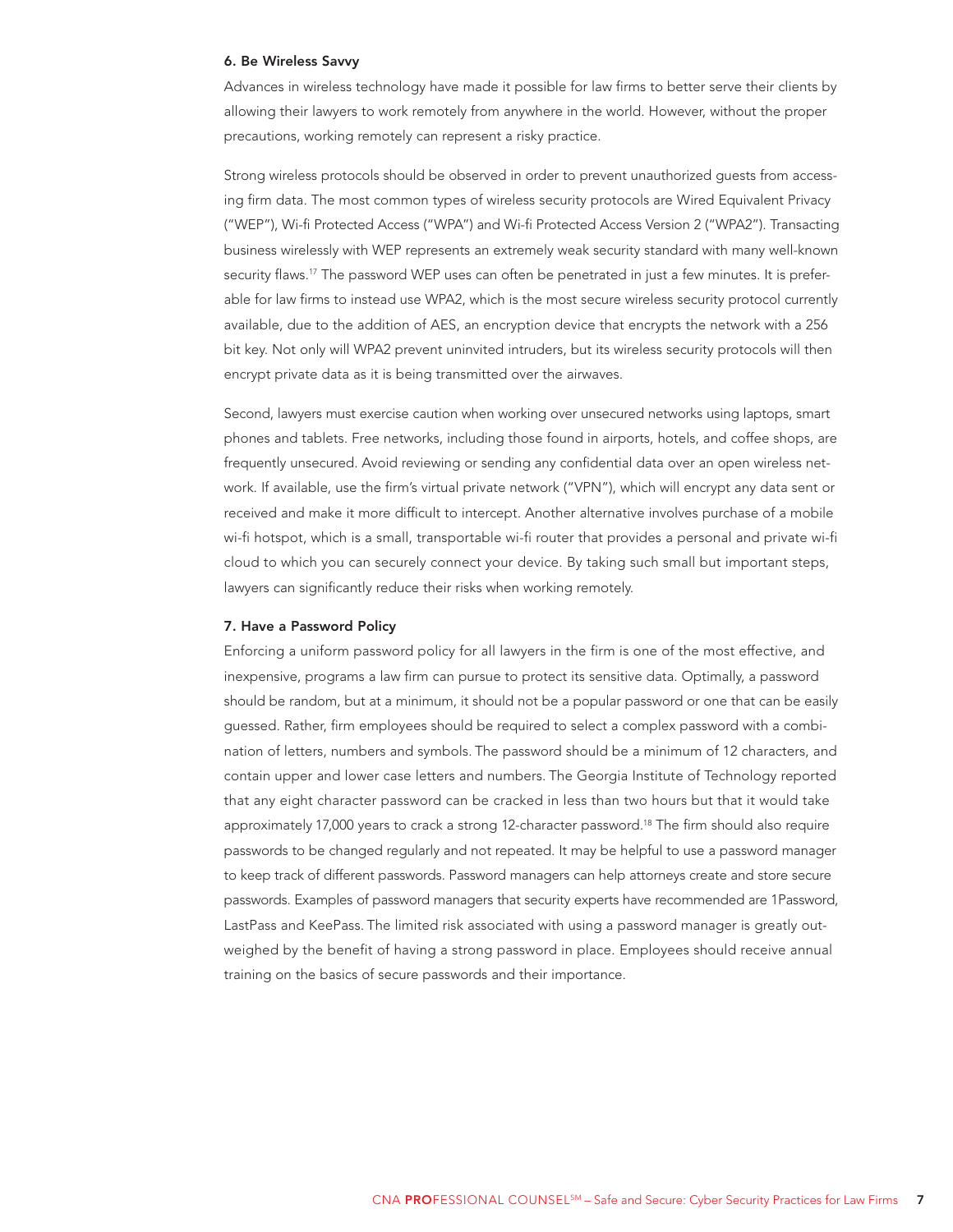#### 8. If All Else Fails, Be Prepared

Even law firms with the best security protection available remain at risk of a data breach or another disaster. About one in five law firms reported that their law firms had experienced a disaster in 2013.<sup>19</sup> Therefore, law firms should prepare for the possibility of a disaster by having a business recovery plan in place. This can help the firm quickly rebound from disasters such as data breaches, hard drive failures, or computer malfunctions. Alarmingly, in a recent survey, only about 53% of law firms reported that their firms had a business continuity plan.<sup>20</sup> In addition, firms should routinely back up their data and maintain a copy at an off-site location. Many law firms currently do not have adequate backup procedures in place. The American Bar Association has a plethora of excellent disaster planning resources available to assist law firms.21

#### 9. Consider Cyber Liability Insurance Coverage

Given the potentially devastating financial impact of a data breach, cyber liability insurance coverage could mean the difference between a law firm surviving a data breach relatively unscathed, or not surviving at all. Cyber liability coverage can help a law firm cover the costs related to a data breach, including privacy breach notification expenses, litigation, loss of income, regulatory fines and penalties, and other expenses. CNA, as the market leader in lawyers insurance, has industry experience that lawyers can rely on for all of their insurance needs.

#### 10. Use of Cybersecurity Frameworks and Standards

In developing a comprehensive cybersecurity risk management plan, law firms may find it instructive to examine certain accepted frameworks and standards, including International Organization for Standardization (ISO) 27001 and the National Institute of Standards and Technology (NIST) Special Publication (SP) 800. Obtaining the ISO 27001 certification may have the added benefit of placing law firms in a better security posture when responding to client security questionnaires or undergoing security audits. Such certifications may be more appropriate for larger law firms than smaller ones, however, given the significant cost and effort required to obtain and maintain them. Ultimately, obtaining a certification should not be viewed as the final step in the implementation of a cybersecurity risk management plan. An effective cybersecurity risk management program requires continuous monitoring, updating and enforcement. It may be helpful for law firms to retain a security expert to assist them in developing and managing a cybersecurity program that is appropriate for them.

## Conclusion

In short, data security represents a real and growing concern for law firms. Excellent data security is increasingly becoming a criteria for clients in selecting legal counsel. In addition, various ethical and legal duties require law firms to make reasonable efforts to provide adequate security for their sensitive data. Failing to provide such security could have serious legal, financial, and reputational consequences. Opportunities exist currently for law firms to improve their data security practices, which will improve their chances of avoiding a potential data breach. Additional CNA risk control resources are available on the CNA website at <www.cna.com>.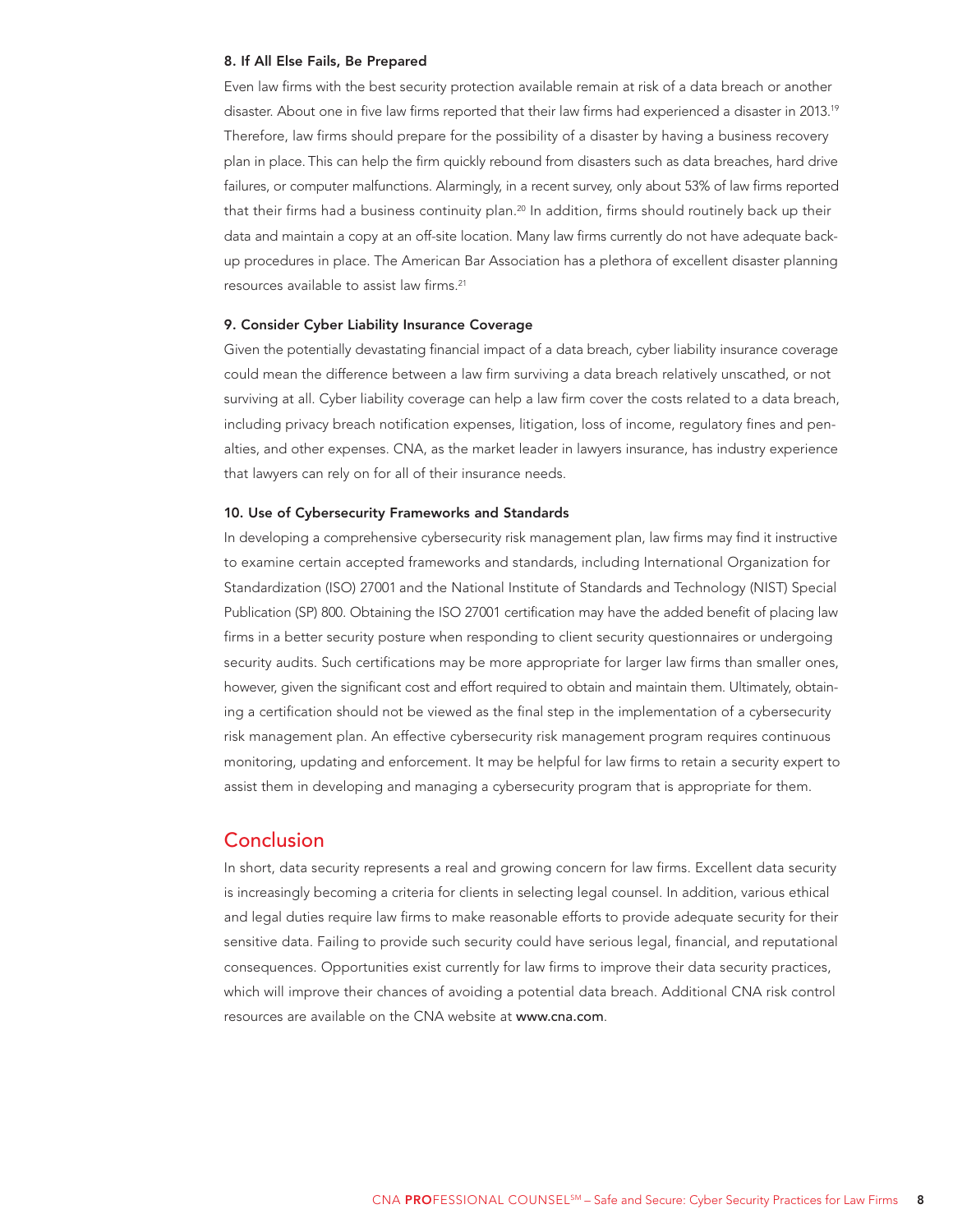# Data Breach Checklist

### Data Breach Response

- □ Confirm an actual breach.
- Designate an in-house lead to manage the firm's breach response.
- $\Box$  Record details about the discovery of the breach, including the date and time when the breach was discovered, as well as the date and time when response efforts begin.
- $\square$  Preserve any evidence/secure the premises around the area where the data breach occurred.
- $\square$  Stop additional data loss. Take affected machines offline but do not turn them off or start probing into the computer until your forensics team arrives. Lock-down systems (ie. change passwords and encryption keys).
- $\Box$  Restrict information until legal counsel is involved keep it on a need-to know basis only.
- $\square$  Start a preliminary investigation into the incident.
- $\square$  Document everything known thus far about the breach.
- $\Box$  Review cyber liability insurance coverage, if any in place.
- $\Box$  Report the breach to your insurance carrier.
- $\Box$  Hire an attorney specializing in cybersecurity and law firm defense.
- $\Box$  Employ vendors such as forensics, data breach resolution, and PR firms.
- $\Box$  Investigate the scope of the breach to determine types of information compromised and number of affected individuals.
- □ Attempt to retrieve lost or otherwise compromised data.
- $\Box$  As soon as possible, identify any disclosure obligations to clients and individuals affected by the breach or agencies and other authorities.
- $\square$  Consider the need to notify law enforcement.
- $\square$  Determine what and how to tell clients, employees and the public.
- Arrange for credit monitoring or other protection service for affected individuals.
- $\Box$  Mail / e-mail notifications.
- $\Box$  Make a public announcement, and launch a website for the breach.
- $\Box$  Respond to inquiries.
- $\Box$  Fix the issue(s) that caused the breach.
- $\square$  Document when and how the breach was contained.
- □ Cooperate with regulatory and government inquiries.

#### Post-Breach Response

- $\Box$  Identify and correct any deficiencies in the law firm's cybersecurity program
- Update technology controls, policies and procedures
- $\Box$  Make appropriate changes to privacy, security and response plans
- □ Conduct retraining of appropriate personnel